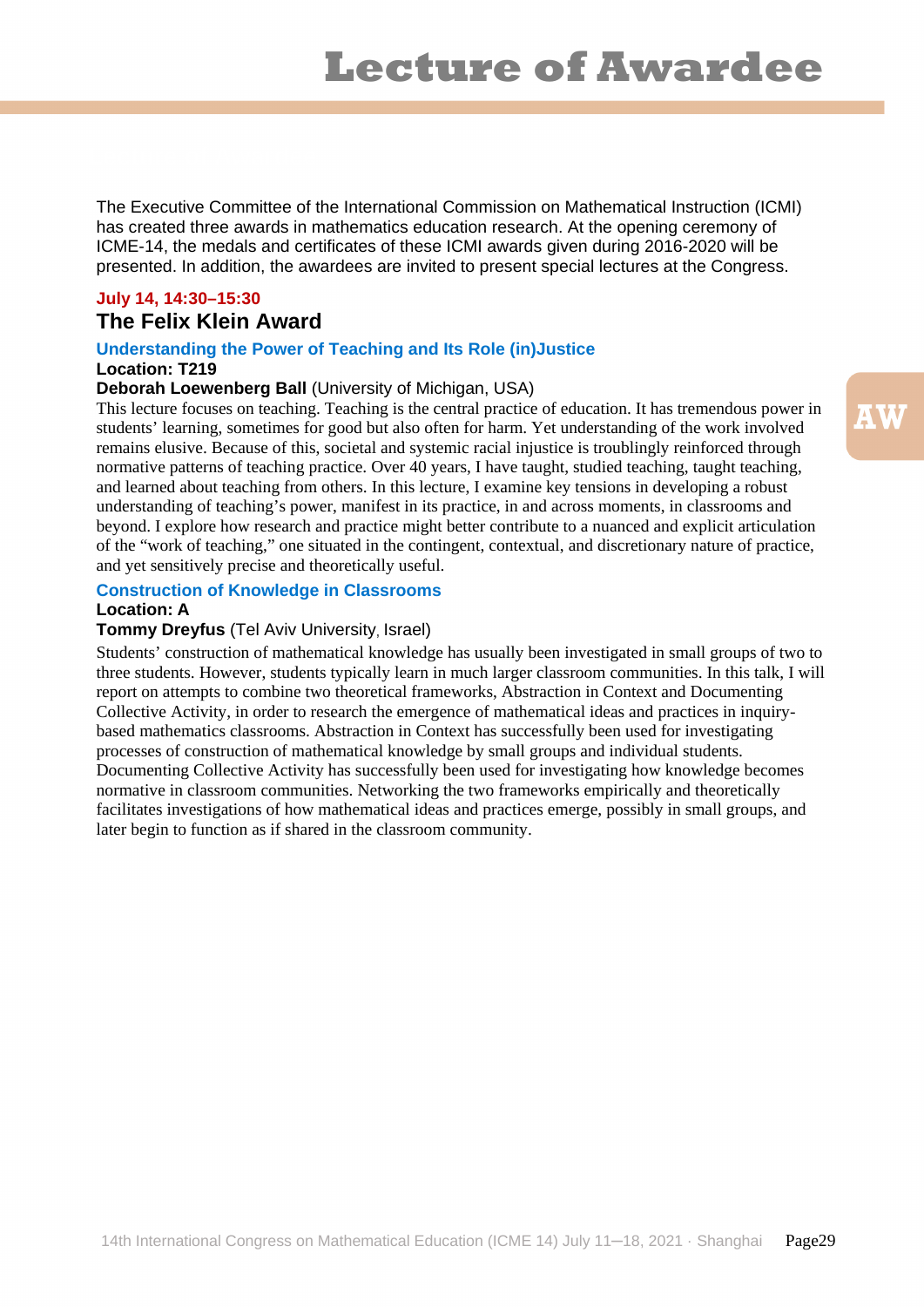# **The Hans Freudenthal Award**

### **From Thinking in Action to Mathematical Models. A View from Developmental Psychology Location: S**

#### **Terezinha Nunes** (University of Oxford, Great Britain)

Developmental psychologists agree that intelligent action precedes language in children's development and that language transforms children's thinking. In this lecture I will explore the ways in which children's thinking in action is transformed by learning to use conventional mathematical signs to represent quantities and relations between quantities. Numbers have two types of meaning: a referential meaning, which connects numbers to quantities, and an analytical meaning, which is intrinsic to the conventional systems of signs. This dual nature of numbers means that, from the psychological perspective, numbers are models of the world. The referential meaning of numbers is based on children's use of schemas of action to establish relations between quantities; it is at the core of quantitative reasoning. The analytical meaning rests of the rules that define relations between numbers in a conventional system and provides the basis for arithmetic. In this talk I will present research that illustrates how teaching can build a bridge between thinking in action and mathematical models by promoting the coordination of quantitative reasoning with number knowledge.

#### **The Research Programme for History of Mathematics Teaching and Learning Location: G2**

#### **Gert Schubring** (Universidade Federal do Rio de Janeiro, Brazil)

In a first part, I will tell how I became involved in this research are, what instigated and what influenced me and what led me to elaborate a specific research programme. The role of the then recently founded IDM (*Institut für Didaktik der Mathematik* of the Bielefeld University) with its broadly conceived approaches as well as the interdisciplinary research spirit of this quite new university were decisive. As a second part, I will discuss the methodological challenges I had to face for overcoming traditional modes of rather superficial descriptions of administrative decisions and decrees for curricula, and reporting of sequences of textbooks adopted for teaching, and instead aiming at approaching more to analyse historical reality of mathematics teaching and learning. This afforded, on the one hand, to abandon to be kept within the educational system of one's own country, being no more bound to accept all characteristic of this country as evident and natural, and to be able to rather questioning all the matters of course of this system and to thus detect them as historical variables. And it afforded, on the other hand, to work in an interdisciplinary manner, assessing and adapting methods and resources form neighbouring disciplines, not only from mathematics and education, but in particular from history as a science, especially from social history, from sociology and epistemology.

In a third part, I will present examples of revealing research, realised with this methodology and broadening to cooperative international approaches. Various projects as well as international conferences will be reported.

In the closing session, I will present ongoing research on the impact of global constellations of coloniality versus decoloniality upon the conceptions and realities of mathematics teaching and learning at a local level.

And giving an outlook to future perspectives.